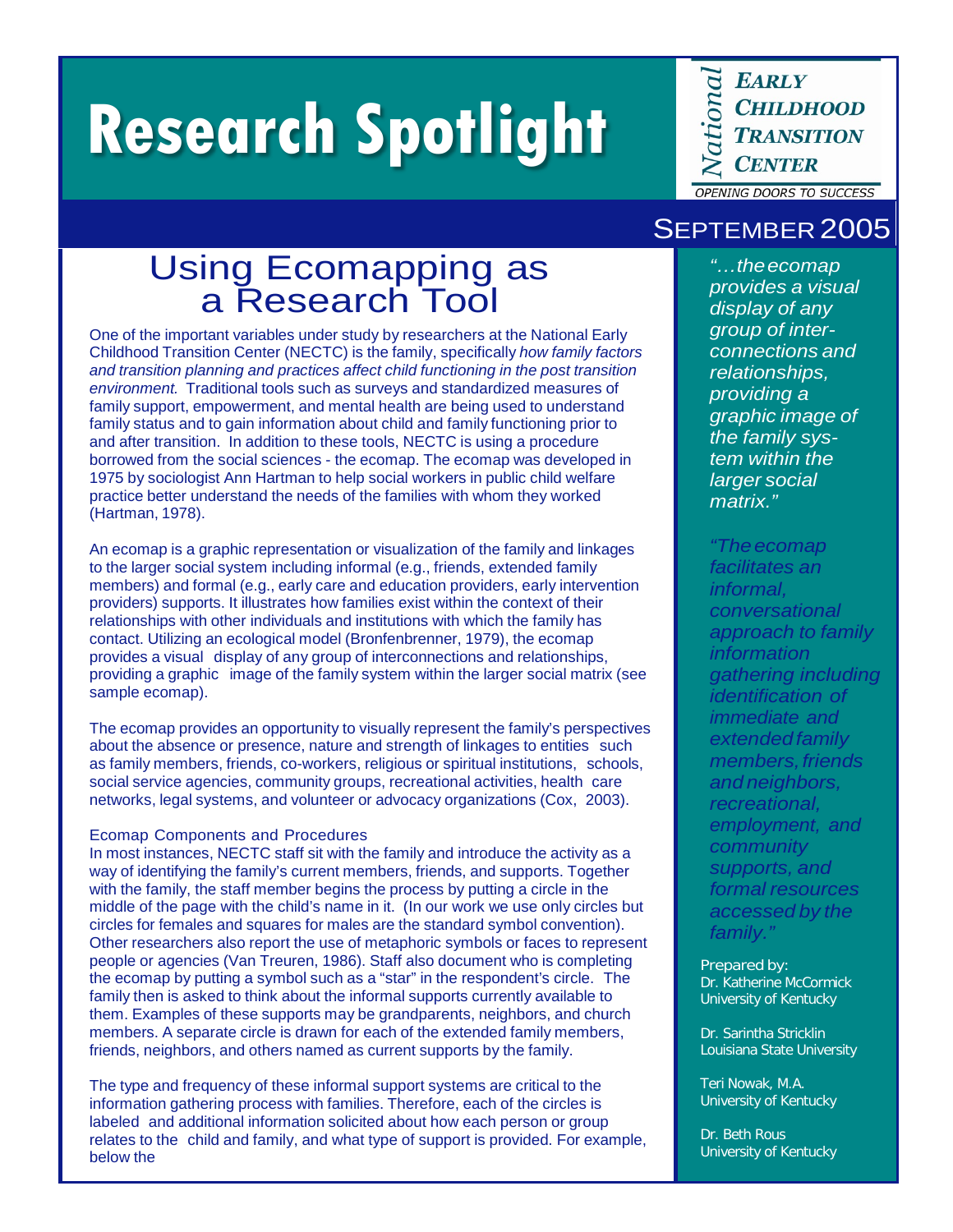circle, an "R =" indicates the relationships of this person with the child and family (e.g.,  $R$  = neighbor). An "S =" indicates the type of support provided (e.g.,  $S$  = child care). The family member also is asked to share the frequency of the support provided by this person (e.g., daily, weekly, monthly, as needed, once a year).

As part of our research, we are also interested in the strength of the relationship between the family and individuals or groups. Hodge (2005, p. 320) suggests that, "thicker lines represent stronger or more powerful relationships. A dashed line represents the most tenuous relationship, while a jagged line denotes a conflicted one. An arrow is drawn on the line to indicate the flow of supports, energy, resources, or interests." Supports can go one way, such as babysitting services offered by a neighbor or assistance provided by a friend. Often, supports go both ways, such as between a parent and grandparent. The arrows between circles show whether the relationships benefit or help one or both people (e.g., one-way or two-way arrow). Hodge (2005) also suggests that short descriptive encapsulations, significant dates, or other creative depictions, also can be written alongside the lines to provide more depth about the relational dynamics.

Finally, family members are asked to identify all of the formal supports they currently receive, and separate circles for these supports then are drawn. Examples of these supports include physicians, therapists, and other professionals from community agencies. Support comes in many forms. For example, information, childcare, housing, financial assistance, early intervention services, medical care, and counseling are all types of support. The steps needed to label and denote family relationships with these formal supports are repeated.

During the process family members are encouraged to take the lead in the identification of informal and formal supports. When a stopping point nears, NECTC staff, if needed, go back and ask about specific supports that may not have been ad- dressed (e.g., community, intervention services, medical or health), requesting that the family identify and describe these supports. These additional supports then may be added to the ecomap. Some parents are provided additional structure as they complete this activity. For example, a parent may have difficulty identifying the various types of supports the child and family receives and would benefit from a listing of sources and examples of support. If this is the case, NECTC staff share with the family categories and examples of supports. Once all informal and formal supports and their relationships are documented, the family and NECTC staff jointly review the ecomap and reflect on the usefulness of these supports in meeting their child's and family's identified concerns and priorities.

NECTC researchers are using the outcomes generated by the ecomap in multiple ways and find that it has several advantages. First, NECTC staff use the ecomap as an introductory activity and rapport builder in their first visit with a family. In our experiences in using the ecomap with families in early intervention, families have responded positively. Although we expected families to gain a new perspective on their family circumstances by being able to step "outside" and look at themselves, we were surprised by their emotional response to the ecomaps. Several families expressed their appreciation for the ecomaps by hanging them on their refrigerators and bulletin boards. We have used carbonized forms so that families and professionals can immediately have copies of the ecomaps. The graphic nature of the ecomap also provides a way to talk about and depersonalize conflictual personal relationships and agency or institutional barriers. This is particularly helpful in our research where these less visible but powerful factors in adjustment (pre and post transition) are of particular importance. Second, because it is almost completely graphic, NECTC researchers have a higher level of confidence in the accuracy of information provided by families who are not facile language users or do not have the literacy skills necessary to respond reliably to surveys or scales (either in written or oral form).

*"NECTC staff sit with the family and introduce the activity as a way of identifying the family's current members,friends, and supports."*

*"As part of our research, we are also interested in the strength of the relationship between family and individuals or agencies."*

*"…family members are encouraged to take the lead in the identification of informal and formal supports."*

*"…the family and provider jointly review the ecomap and reflect on the usefulness of these supports in meeting their child's and family's identified concerns and priorities."*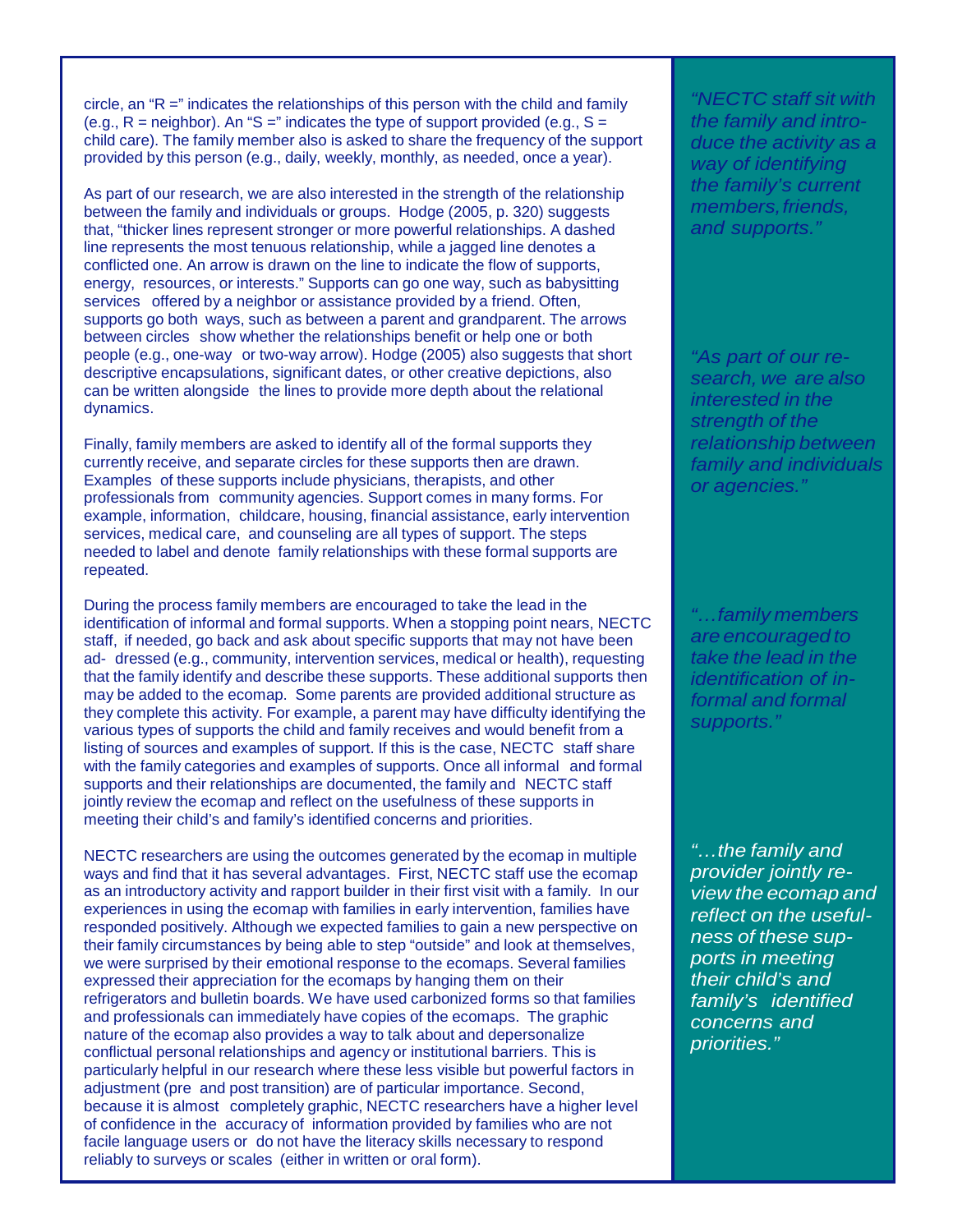NECTC researchers are analyzing the information included in the ecomap using both qualitative and quantitative techniques and procedures. Correlational analyses will confirm the congruence of variables included within the ecomap, IFSP review, and other tools used by NECTC to understand complicated and personal information about family functioning and the service system. These indices will provide a mechanism to confirm the accuracy and reliability of outcomes from tools such as the *Family Empowerment Scale* (Koren, DeChillo & Friesen, 1992), the *Family Support Scale (Dunst, Jenkins & Trivette, 1984)*, and *Parenting Stress Index* (Abidin, 1995). In addition, the ecomap provides a secondary source of information and confirms the description of the service delivery system (type and frequency of support) included on the IFSP.

### **Summary**

While the ecomap has been used in the area of intervention, the use of ecomapping as a research tool is fairly new to the field of early childhood special education. Its use as a research tool has several advantages. First, it can help establish rapport with families during the beginning stages of the research. Second, it is appropriate for families of culturally diverse backgrounds and families with limited literacy. Third, it can provide in-depth information about informal and formal supports that might be harder to identify through basic survey and interview protocols. Finally, it can provide a graphic display of variables within a conceptual model, some of which are difficult to describe, and which are subject to lower levels of reliability using more traditional formats such as surveys, scales, and interviews.

Overall, the essential worth of ecomapping lies in its visual presentation and simplicity - the ability to organize and present concurrently not only a great deal of factual information but also the relationships between variables in the family's current situation. The authors of the ecomap describe the tool as "practical and parsimonious"… "the usefulness of this simple diagram becomes dramatically clear if one considers the volume of words it would take to describe the family with words alone" (Hartman & Laird, 1983, p. 161).

#### References

- Abidin, R.R. (1995). Parenting Stress Index. Lutz, Fl: *Psychological Assessment Resources*.
- Bronfenbrenner, U. (1979). Contexts of child rearing: Problems and prospects. *American Psychologist, 34*, 844-850.
- Cox, Ruth P. (2003). Health related counseling with families of diverse cultures: family, health and cultural competencies. Westport, CT: Greenwood Press.
- Dunst, C.J., Jenkins, V., & Trivette, C.M. (1984). The Family Support Scales: Reliability and Validity. *Wellness Perspectives*, 1, 45-52.
- Hartman, A. (1995). Diagrammatic assessment of family relationships. *Families in Society: The Journal of Contemporary Human Services, 76(2)*, 111-122.
- Hartman, A. (1978). Diagrammatic assessment of family relationships. *Social Casework, 59*, 465-476.
- Hartman A.l., & Laird, J. (1983). Family-centered social work practice. New York: Free Press.
- Hodge, D.R. (2005). Developing a spiritual assessment toolbox: A discussion of the strengths and limitations of 5 different assessment methods. *Health and Social Work,* 30, 320.
- Koren, P.E., DeChillo, N., & Friesen, B.J. (1992). Measuring empowerment in families whose children have emotional disabilities: A brief questionnaire. *Rehabilitation Psychology*, 37, 305-321.
- Van Trueren, R. R. (1986). Self-perception in family systems: A diagrammatic technique. *Social Casework, 67(5)*, 299-305.

*"First, [the ecomap] can help establish rapport with families during the beginning stages of the research. Second, it is appropriate for families of diverse back- grounds and families with limited literacy. Third, it can provide indepth information about informal and formal supports that may be harder to identify through basic surveys and inter- view protocols."*

*"…the usefulness of this simple diagrambecomes dramatically clear if one considers the volume of words it would take to describe the family with words alone" (Hartman & Laird, 1983).*